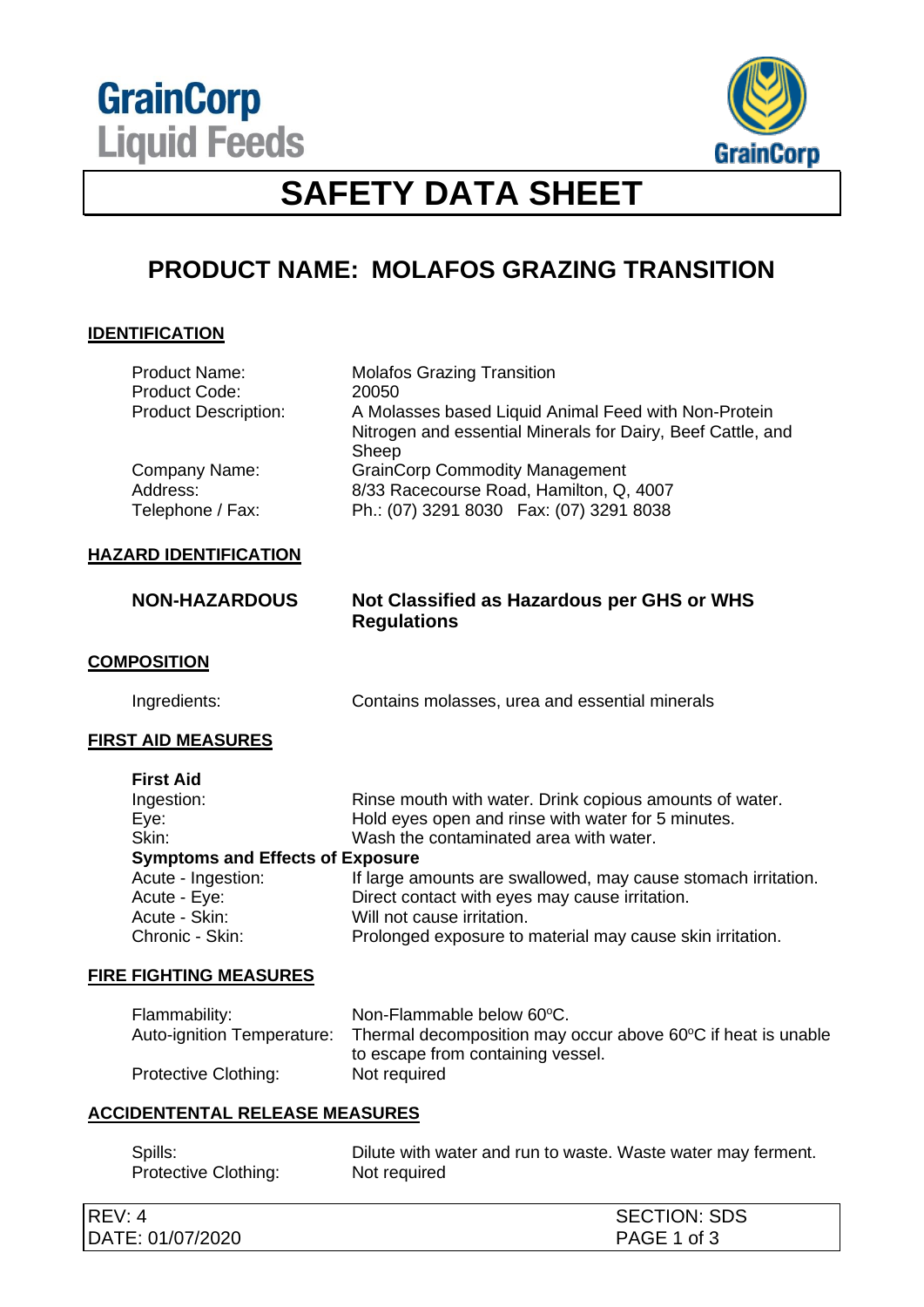## **HANDLING AND STORAGE**

| Storage:                                                         | Store in Plastic or Steel containers/tanks with Brass, Steel or<br>Plastic Fittings. Containers/tanks must be able to handle<br>specified specific gravity. This product should be thoroughly<br>agitated, either through mechanical mixing or recirculation daily<br>and immediately prior to use. Dilution with water whilst in<br>storage may cause fermentation. Before entering tanks for<br>cleaning and / or hot work repairs, such as welding, should<br>always be preceded by gas tests carried out by a competent<br>analyst. |
|------------------------------------------------------------------|-----------------------------------------------------------------------------------------------------------------------------------------------------------------------------------------------------------------------------------------------------------------------------------------------------------------------------------------------------------------------------------------------------------------------------------------------------------------------------------------------------------------------------------------|
| Instructions for use:                                            | This product can be fed directly to livestock at recommended<br>feeding rates.                                                                                                                                                                                                                                                                                                                                                                                                                                                          |
|                                                                  | Maybe toxic if fed to livestock in excessive quantities or too<br>quickly.                                                                                                                                                                                                                                                                                                                                                                                                                                                              |
|                                                                  | This product contains Urea. Urea can be toxic to Ruminants at<br>levels as low as 0.25g of urea per kilogram of live-weight and<br>may result in death if not fed in accordance with the instructions<br>for use for this product. Livestock should be introduced to urea<br>gradually. Avoid feeding urea to starving or thirsty livestock.<br>Always ensure an adequate supply of forage and fresh water.                                                                                                                             |
| Animal Withholding Period:<br><b>Restricted Animal Material:</b> | Nil<br>Nil                                                                                                                                                                                                                                                                                                                                                                                                                                                                                                                              |

#### **EXPOSURE CONTROLS**

Personal Protection: Not required

#### **PHYSICAL AND CHEMICAL PROPERTIES**

| Appearance:              | Dark Brown to Black Viscous Liquid                                                                |
|--------------------------|---------------------------------------------------------------------------------------------------|
| Odour:                   | Sweet sugar smell                                                                                 |
| <b>Specific Gravity:</b> | 1.35 Kilograms / Litre                                                                            |
| Solubility in Water:     | <b>Completely Soluble</b>                                                                         |
| Corrosiveness:           | Mildly Corrosive to Steel and Concrete                                                            |
| pH:                      | $4.0 - 6.0$ pH                                                                                    |
| Viscosity:               | 400 - 800 cP at 24 °C                                                                             |
| Flammability:            | Non-Flammable below 60°C.                                                                         |
| Auto-ignition Temp:      | Thermal decomposition may occur above 60°C if heat is unable<br>to escape from containing vessel. |

## **STABILITY AND REACTIVITY**

| Corrosiveness: | Mildly Corrosive to Steel and Concrete      |
|----------------|---------------------------------------------|
| Dilution:      | Dilution with water may cause fermentation. |

#### **TOXICOLOGICAL INFORMATION**

## **Symptoms and Effects of Exposure**

| Acute - Ingestion: | If large amounts are swallowed, may cause stomach irritation. |
|--------------------|---------------------------------------------------------------|
| Acute - Eye:       | Direct contact with eyes may cause irritation.                |
| Acute - Skin:      | Will not cause irritation.                                    |
| Chronic - Skin:    | Prolonged exposure to material may cause skin irritation.     |

| REV: 4           | <b>SECTION: SDS</b> |
|------------------|---------------------|
| DATE: 01/07/2020 | PAGE 2 of 3         |